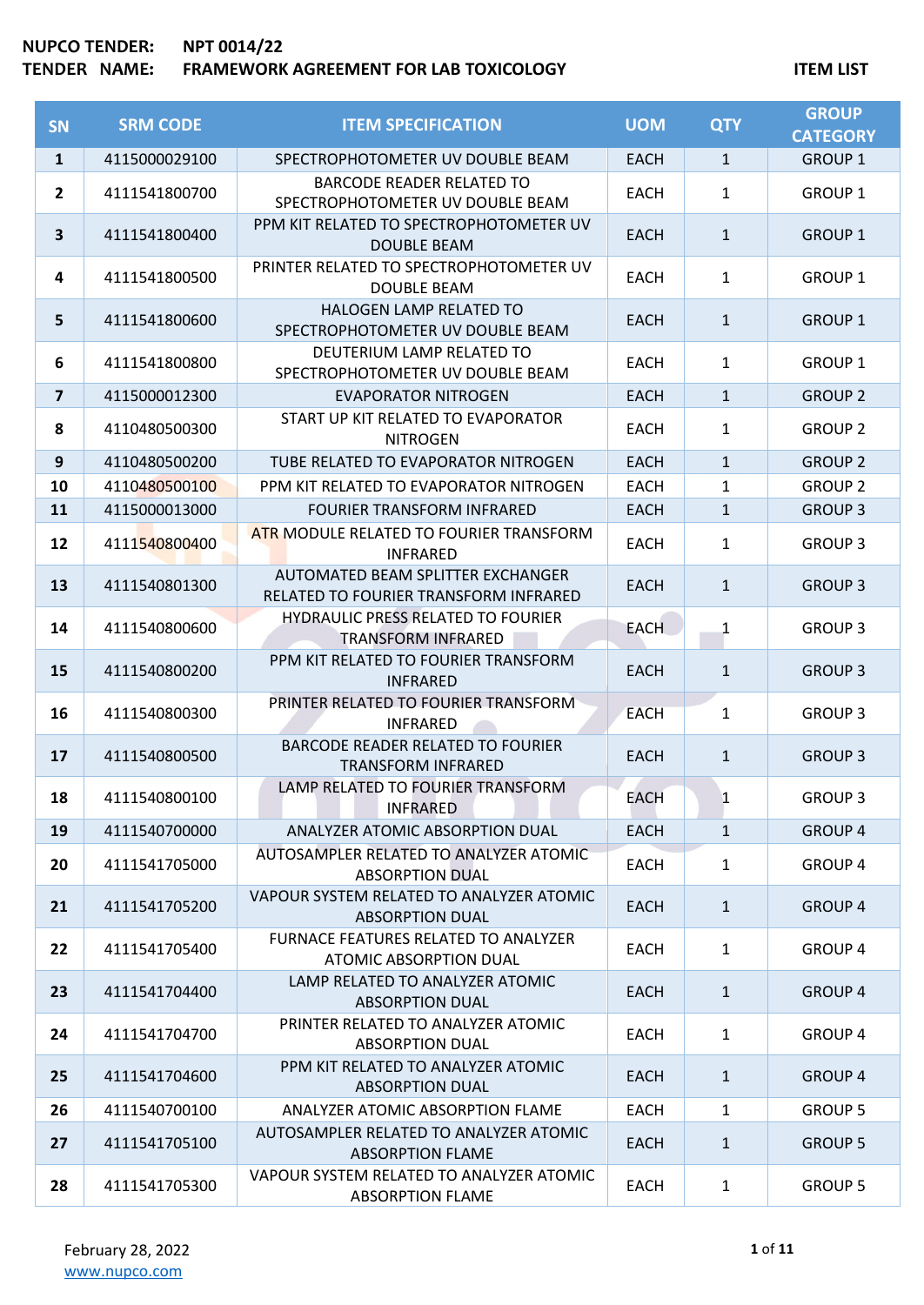| <b>SN</b> | <b>SRM CODE</b> | <b>ITEM SPECIFICATION</b>                                                        | <b>UOM</b>  | <b>QTY</b>   | <b>GROUP</b><br><b>CATEGORY</b> |
|-----------|-----------------|----------------------------------------------------------------------------------|-------------|--------------|---------------------------------|
| 29        | 4111541705600   | <b>FURNACE FEATURES RELATED TO ANALYZER</b><br><b>ATOMIC ABSORPTION FLAME</b>    | <b>EACH</b> | $\mathbf{1}$ | <b>GROUP 5</b>                  |
| 30        | 4111541704500   | LAMP RELATED TO ANALYZER ATOMIC<br><b>ABSORPTION FLAME</b>                       | <b>EACH</b> | $\mathbf{1}$ | <b>GROUP 5</b>                  |
| 31        | 4111541704900   | PRINTER RELATED TO ANALYZER ATOMIC<br><b>ABSORPTION FLAME</b>                    | <b>EACH</b> | $\mathbf{1}$ | <b>GROUP 5</b>                  |
| 32        | 4111541704800   | PPM KIT RELATED TO ANALYZER ATOMIC<br><b>ABSORPTION FLAME</b>                    | <b>EACH</b> | $\mathbf{1}$ | <b>GROUP 5</b>                  |
| 33        | 4111540700200   | ANALYZER ATOMIC ABSORPTION GRAPHITE<br><b>FURNACE</b>                            | <b>EACH</b> | $\mathbf{1}$ | <b>GROUP 6</b>                  |
| 34        | 4111541706000   | AUTOSAMPLER RELATED TO ANALYZER ATOMIC<br><b>ABSORPTION GRAPHITE FURNACE</b>     | <b>EACH</b> | $\mathbf{1}$ | <b>GROUP 6</b>                  |
| 35        | 4111541705900   | VAPOUR SYSTEM RELATED TO ANALYZER ATOMIC<br><b>ABSORPTION GRAPHITE FURNACE</b>   | <b>EACH</b> | $\mathbf{1}$ | <b>GROUP 6</b>                  |
| 36        | 4111541706100   | FURNACE FEATURES RELATED TO ANALYZER<br>ATOMIC ABSORPTION GRAPHITE FURNACE       | <b>EACH</b> | $\mathbf{1}$ | <b>GROUP 6</b>                  |
| 37        | 4111541705500   | LAMP RELATED TO ANALYZER ATOMIC<br><b>ABSORPTION GRAPHITE FURNACE</b>            | <b>EACH</b> | $\mathbf{1}$ | <b>GROUP 6</b>                  |
| 38        | 4111541705800   | <b>PRINTER RELATED TO ANALYZER ATOMIC</b><br>ABSORPTION GRAPHITE FURNACE         | <b>EACH</b> | $\mathbf{1}$ | <b>GROUP 6</b>                  |
| 39        | 4111541705700   | PPM KIT RELATED TO ANALYZER ATOMIC<br><b>ABSORPTION GRAPHITE FURNACE</b>         | <b>EACH</b> | $1\,$        | <b>GROUP 6</b>                  |
| 40        | 4110550500000   | ANALYZER DRUG SCREENING HIGH THROUGHPUT                                          | <b>EACH</b> | $\mathbf{1}$ | <b>GROUP 7</b>                  |
| 41        | 4110550501900   | PPM KIT RELATED TO ANALYZER DRUG SCREENING<br><b>HIGH THROUGHPUT</b>             | <b>EACH</b> | $1\,$        | <b>GROUP 7</b>                  |
| 42        | 4110550503900   | BARCODE READER RELATED TO ANALYZER DRUG<br><b>SCREENING HIGH THROUGHPUT</b>      | <b>EACH</b> | $\mathbf{1}$ | <b>GROUP 7</b>                  |
| 43        | 4110550502000   | PRINTER RELATED TO ANALYZER DRUG<br><b>SCREENING HIGH THROUGHPUT</b>             | <b>EACH</b> | $\mathbf{1}$ | <b>GROUP 7</b>                  |
| 44        | 4110550500400   | UPS RELATED TO ANALYZER DRUG SCREENING<br><b>HIGH THROUGHPUT</b>                 | <b>EACH</b> | $\mathbf{1}$ | <b>GROUP 7</b>                  |
| 45        | 4110550501800   | DOA SET RELATED TO ANALYZER DRUG<br><b>SCREENING HIGH THROUGHPUT</b>             | <b>EACH</b> | $\mathbf{1}$ | <b>GROUP 7</b>                  |
| 46        | 4110550502700   | TDMS SET RELATED TO ANALYZER DRUG<br>SCREENING HIGH THROUGHPUT                   | <b>EACH</b> | 1            | <b>GROUP 7</b>                  |
| 47        | 4110550504200   | SYNTHETIC CANNABINOIDS SET RELATED TO<br>ANALYZER DRUG SCREENING HIGH THROUGHPUT | <b>EACH</b> | $\mathbf{1}$ | <b>GROUP 7</b>                  |
| 48        | 4110550502200   | CREA SET RELATED TO ANALYZER DRUG<br>SCREENING HIGH THROUGHPUT                   | <b>EACH</b> | $\mathbf{1}$ | <b>GROUP 7</b>                  |
| 49        | 4110550501300   | PH SET RELATED TO ANALYZER DRUG SCREENING<br><b>HIGH THROUGHPUT</b>              | <b>EACH</b> | $\mathbf{1}$ | <b>GROUP 7</b>                  |
| 50        | 4110550501600   | SG SET RELATED TO ANALYZER DRUG SCREENING<br><b>HIGH THROUGHPUT</b>              | <b>EACH</b> | $\mathbf{1}$ | <b>GROUP 7</b>                  |
| 51        | 4110550503400   | OXIDANTS SET RELATED TO ANALYZER DRUG<br><b>SCREENING HIGH THROUGHPUT</b>        | <b>EACH</b> | $\mathbf{1}$ | <b>GROUP 7</b>                  |
| 52        | 4110550503300   | NITRITES SET RELATED TO ANALYZER DRUG<br><b>SCREENING HIGH THROUGHPUT</b>        | <b>EACH</b> | 1            | <b>GROUP 7</b>                  |
| 53        | 4110550501100   | K1 SET RELATED TO ANALYZER DRUG SCREENING<br><b>HIGH THROUGHPUT</b>              | <b>EACH</b> | $\mathbf{1}$ | <b>GROUP 7</b>                  |
| 54        | 4110550501200   | K2 SET RELATED TO ANALYZER DRUG SCREENING<br><b>HIGH THROUGHPUT</b>              | <b>EACH</b> | $\mathbf{1}$ | <b>GROUP 7</b>                  |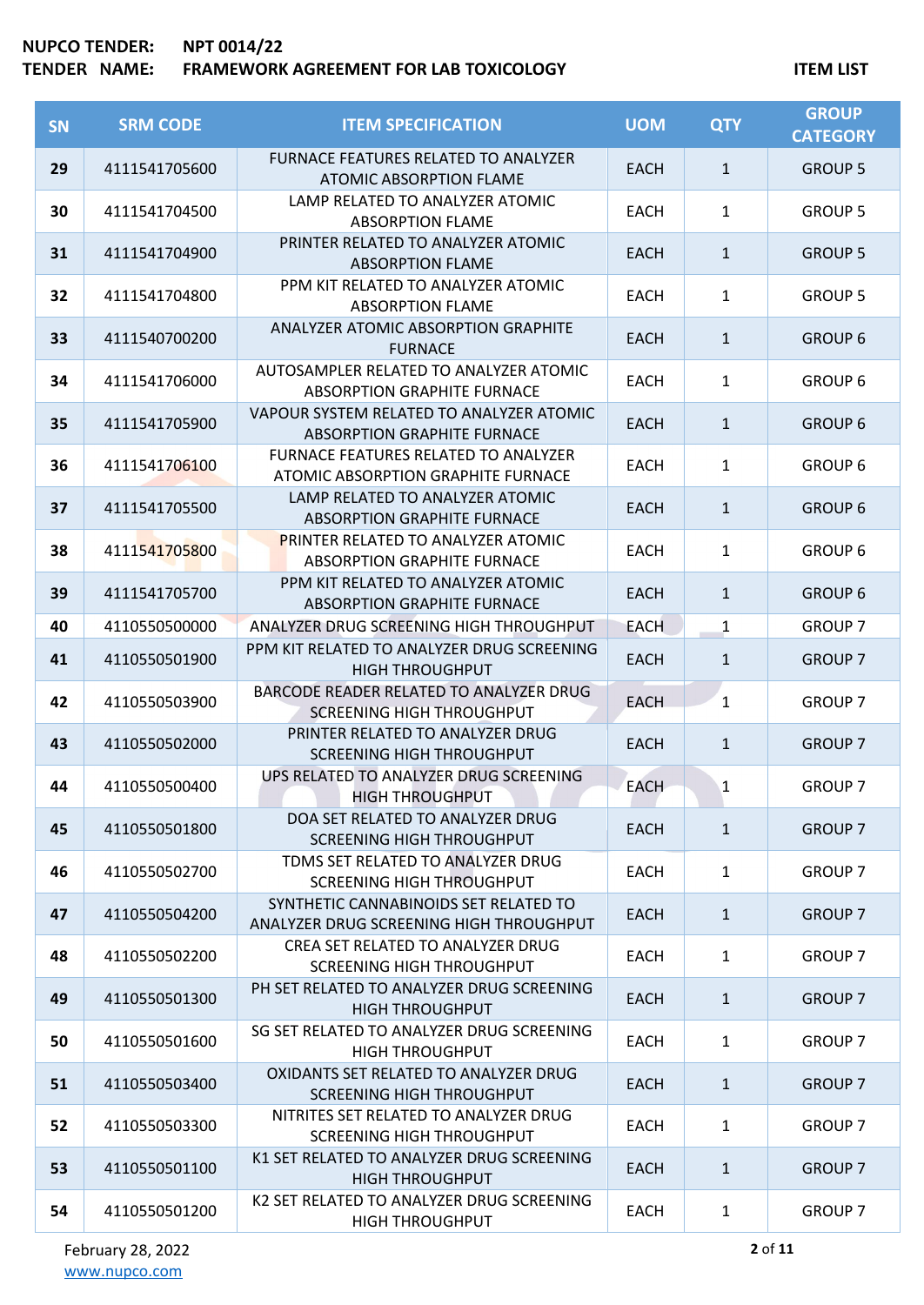| <b>SN</b> | <b>SRM CODE</b> | <b>ITEM SPECIFICATION</b>                                                                    | <b>UOM</b>  | <b>QTY</b>   | <b>GROUP</b><br><b>CATEGORY</b> |
|-----------|-----------------|----------------------------------------------------------------------------------------------|-------------|--------------|---------------------------------|
| 55        | 4110550500200   | ANALYZER DRUG SCREENING MEDIUM<br><b>THROUGHPUT</b>                                          | <b>EACH</b> | $\mathbf{1}$ | <b>GROUP 8</b>                  |
| 56        | 4110550502900   | PPM KIT RELATED TO ANALYZER DRUG SCREENING<br><b>MEDIUM THROUGHPUT</b>                       | <b>EACH</b> | $\mathbf{1}$ | <b>GROUP 8</b>                  |
| 57        | 4110550504100   | BARCODE READER RELATED TO ANALYZER DRUG<br>SCREENING MEDIUM THROUGHPUT                       | <b>EACH</b> | $\mathbf{1}$ | <b>GROUP 8</b>                  |
| 58        | 4110550503000   | PRINTER RELATED TO ANALYZER DRUG<br>SCREENING MEDIUM THROUGHPUT                              | <b>EACH</b> | $\mathbf{1}$ | <b>GROUP 8</b>                  |
| 59        | 4110550500900   | UPS RELATED TO ANALYZER DRUG SCREENING<br><b>MEDIUM THROUGHPUT</b>                           | <b>EACH</b> | $\mathbf{1}$ | <b>GROUP 8</b>                  |
| 60        | 4110550502800   | DOA SET RELATED TO ANALYZER DRUG<br>SCREENING MEDIUM THROUGHPUT                              | <b>EACH</b> | $\mathbf{1}$ | <b>GROUP 8</b>                  |
| 61        | 4110550503200   | TDMS SET RELATED TO ANALYZER DRUG<br>SCREENING MEDIUM THROUGHPUT                             | <b>EACH</b> | $\mathbf{1}$ | <b>GROUP 8</b>                  |
| 62        | 4110550504400   | SYNTHETIC CANNABINOIDS SET RELATED TO<br>ANALYZER DRUG SCREENING MEDIUM<br><b>THROUGHPUT</b> | <b>EACH</b> | 1            | <b>GROUP 8</b>                  |
| 63        | 4110550503100   | CREA SET RELATED TO ANALYZER DRUG<br>SCREENING MEDIUM THROUGHPUT                             | <b>EACH</b> | $\mathbf{1}$ | <b>GROUP 8</b>                  |
| 64        | 4110550502500   | PH SET RELATED TO ANALYZER DRUG SCREENING<br><b>MEDIUM THROUGHPUT</b>                        | <b>EACH</b> | $\mathbf{1}$ | <b>GROUP 8</b>                  |
| 65        | 4110550502600   | SG SET RELATED TO ANALYZER DRUG SCREENING<br><b>MEDIUM THROUGHPUT</b>                        | <b>EACH</b> | $\mathbf{1}$ | <b>GROUP 8</b>                  |
| 66        | 4110550503800   | OXIDANTS SET RELATED TO ANALYZER DRUG<br>SCREENING MEDIUM THROUGHPUT                         | <b>EACH</b> | $\mathbf{1}$ | <b>GROUP 8</b>                  |
| 67        | 4110550503700   | NITRITES SET RELATED TO ANALYZER DRUG<br>SCREENING MEDIUM THROUGHPUT                         | <b>EACH</b> | $\mathbf{1}$ | <b>GROUP 8</b>                  |
| 68        | 4110550502300   | K1 SET RELATED TO ANALYZER DRUG SCREENING<br><b>MEDIUM THROUGHPUT</b>                        | <b>EACH</b> | $\mathbf{1}$ | <b>GROUP 8</b>                  |
| 69        | 4110550502400   | K2 SET RELATED TO ANALYZER DRUG SCREENING<br><b>MEDIUM THROUGHPUT</b>                        | <b>EACH</b> | $\mathbf{1}$ | <b>GROUP 8</b>                  |
| 70        | 4110550500100   | ANALYZER DRUG SCREENING LOW THROUGHPUT                                                       | EACH        | $\mathbf{1}$ | <b>GROUP 9</b>                  |
| 71        | 4110550501400   | PPM KIT RELATED TO ANALYZER DRUG SCREENING<br>LOW THROUGHPUT                                 | <b>EACH</b> | $\mathbf{1}$ | <b>GROUP 9</b>                  |
| 72        | 4110550504000   | BARCODE READER RELATED TO ANALYZER DRUG<br><b>SCREENING LOW THROUGHPUT</b>                   | <b>EACH</b> | $\mathbf{1}$ | <b>GROUP 9</b>                  |
| 73        | 4110550501500   | PRINTER RELATED TO ANALYZER DRUG<br><b>SCREENING LOW THROUGHPUT</b>                          | <b>EACH</b> | $\mathbf{1}$ | <b>GROUP 9</b>                  |
| 74        | 4110550500300   | UPS RELATED TO ANALYZER DRUG SCREENING<br>LOW THROUGHPUT                                     | EACH        | $\mathbf{1}$ | <b>GROUP 9</b>                  |
| 75        | 4110550501000   | DOA SET RELATED TO ANALYZER DRUG<br>SCREENING LOW THROUGHPUT                                 | <b>EACH</b> | $\mathbf{1}$ | <b>GROUP 9</b>                  |
| 76        | 4110550502100   | TDMS SET RELATED TO ANALYZER DRUG<br><b>SCREENING LOW THROUGHPUT</b>                         | <b>EACH</b> | $\mathbf{1}$ | GROUP <sub>9</sub>              |
| 77        | 4110550504300   | SYNTHETIC CANNABINOIDS SET RELATED TO<br>ANALYZER DRUG SCREENING LOW THROUGHPUT              | <b>EACH</b> | $\mathbf{1}$ | <b>GROUP 9</b>                  |
| 78        | 4110550501700   | CREA SET RELATED TO ANALYZER DRUG<br><b>SCREENING LOW THROUGHPUT</b>                         | EACH        | $\mathbf{1}$ | <b>GROUP 9</b>                  |
| 79        | 4110550500700   | PH SET RELATED TO ANALYZER DRUG SCREENING<br>LOW THROUGHPUT                                  | <b>EACH</b> | $\mathbf{1}$ | <b>GROUP 9</b>                  |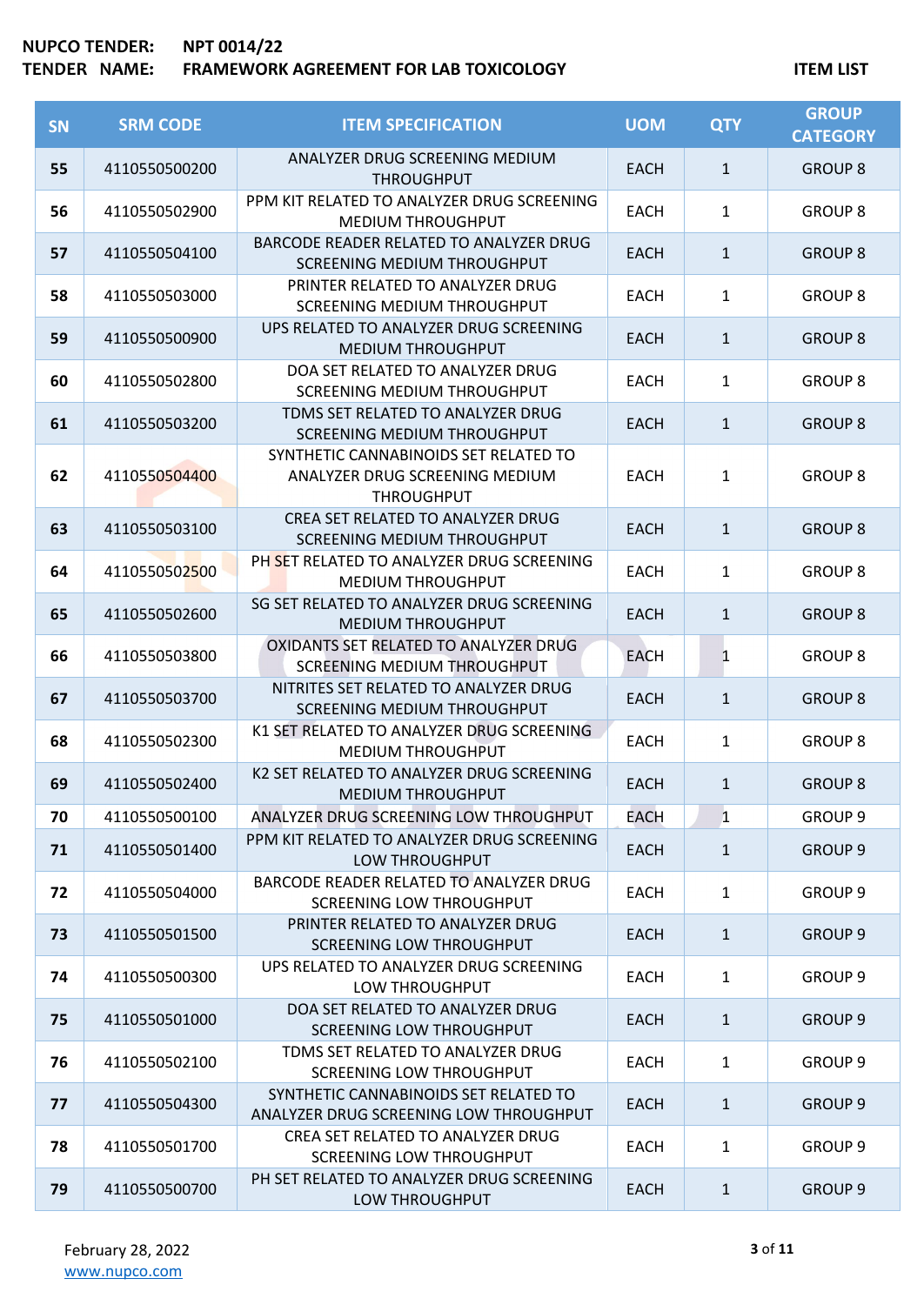# **TENDER NAME: FRAMEWORK AGREEMENT FOR LAB TOXICOLOGY ITEM LIST**

| <b>SN</b> | <b>SRM CODE</b> | <b>ITEM SPECIFICATION</b>                                                | <b>UOM</b>  | <b>QTY</b>   | <b>GROUP</b><br><b>CATEGORY</b> |
|-----------|-----------------|--------------------------------------------------------------------------|-------------|--------------|---------------------------------|
| 80        | 4110550500800   | SG SET RELATED TO ANALYZER DRUG SCREENING<br>LOW THROUGHPUT              | <b>EACH</b> | $\mathbf{1}$ | GROUP <sub>9</sub>              |
| 81        | 4110550503600   | OXIDANTS SET RELATED TO ANALYZER DRUG<br><b>SCREENING LOW THROUGHPUT</b> | <b>EACH</b> | $\mathbf{1}$ | <b>GROUP 9</b>                  |
| 82        | 4110550503500   | NITRITES SET RELATED TO ANALYZER DRUG<br><b>SCREENING LOW THROUGHPUT</b> | <b>EACH</b> | $\mathbf{1}$ | GROUP <sub>9</sub>              |
| 83        | 4110550500500   | K1 SET RELATED TO ANALYZER DRUG SCREENING<br>LOW THROUGHPUT              | <b>EACH</b> | $\mathbf{1}$ | <b>GROUP 9</b>                  |
| 84        | 4110550500600   | K2 SET RELATED TO ANALYZER DRUG SCREENING<br>LOW THROUGHPUT              | <b>EACH</b> | 1            | <b>GROUP 9</b>                  |
| 85        | 4111572800000   | <b>CHROMATOGRAPHY ION DUAL CHANNEL</b>                                   | <b>EACH</b> | $\mathbf{1}$ | GROUP 10                        |
| 86        | 4111570006100   | PPM KIT RELATED TO CHROMATOGRAPHY ION<br><b>DUAL CHANNEL</b>             | <b>EACH</b> | $\mathbf{1}$ | GROUP 10                        |
| 87        | 4111570006200   | PRINTER RELATED TO CHROMATOGRAPHY ION<br><b>DUAL CHANNEL</b>             | <b>EACH</b> | $\mathbf{1}$ | GROUP 10                        |
| 88        | 4111570006900   | <b>BARCODE READER RELATED TO</b><br>CHROMATOGRAPHY ION DUAL CHANNEL      | <b>EACH</b> | $\mathbf{1}$ | GROUP 10                        |
| 89        | 4111572800100   | CHROMATOGRAPHY ION SINGLE CHANNEL                                        | <b>EACH</b> | $\mathbf{1}$ | GROUP 11                        |
| 90        | 4111570006300   | PPM KIT RELATED TO CHROMATOGRAPHY ION<br>SINGLE CHANNEL                  | <b>EACH</b> | $\mathbf{1}$ | GROUP 11                        |
| 91        | 4111570006400   | PRINTER RELATED TO CHROMATOGRAPHY ION<br><b>SINGLE CHANNEL</b>           | <b>EACH</b> | $\mathbf{1}$ | GROUP 11                        |
| 92        | 4111570007000   | <b>BARCODE READER RELATED TO</b><br>CHROMATOGRAPHY ION SINGLE CHANNEL    | <b>EACH</b> | $\mathbf{1}$ | GROUP 11                        |
| 93        | 4111570300300   | CHROMATOGRAPHY GAS (GC)                                                  | <b>EACH</b> | $\mathbf{1}$ | GROUP 12                        |
| 94        | 4111570005700   | HE GENERATOR RELATED TO CHROMATOGRAPHY<br>GAS (GC)                       | <b>EACH</b> | $\mathbf{1}$ | GROUP 12                        |
| 95        | 4111570005300   | HE CYLINDER RELATED TO CHROMATOGRAPHY<br>GAS (GC)                        | <b>EACH</b> | $\mathbf{1}$ | GROUP 12                        |
| 96        | 4111570005800   | N2 GENERATOR RELATED TO CHROMATOGRAPHY<br>GAS (GC)                       | <b>EACH</b> | 1            | GROUP 12                        |
| 97        | 4111570005400   | N2 CYLINDER RELATED TO CHROMATOGRAPHY<br>GAS (GC)                        | <b>EACH</b> | $\mathbf{1}$ | <b>GROUP 12</b>                 |
| 98        | 4111570005600   | H2 GENERATOR RELATED TO CHROMATOGRAPHY<br>GAS(GC)                        | <b>EACH</b> | $\mathbf{1}$ | <b>GROUP 12</b>                 |
| 99        | 4111570005200   | H2 CYLINDER RELATED TO CHROMATOGRAPHY<br>GAS (GC)                        | <b>EACH</b> | $\mathbf{1}$ | <b>GROUP 12</b>                 |
| 100       | 4111570006600   | ZERO AIR GENERATOR RELATED TO<br><b>CHROMATOGRAPHY GAS (GC)</b>          | <b>EACH</b> | $\mathbf{1}$ | <b>GROUP 12</b>                 |
| 101       | 4111570006500   | ZERO AIR CYLINDER RELATED TO<br><b>CHROMATOGRAPHY GAS (GC)</b>           | <b>EACH</b> | $\mathbf{1}$ | <b>GROUP 12</b>                 |
| 102       | 4111570005500   | FID DETECTOR RELATED TO CHROMATOGRAPHY<br>GAS (GC)                       | <b>EACH</b> | $\mathbf{1}$ | GROUP 12                        |
| 103       | 4111570005900   | TCD DETECTOR RELATED TO CHROMATOGRAPHY<br>GAS (GC)                       | <b>EACH</b> | $\mathbf{1}$ | GROUP 12                        |
| 104       | 4111570006700   | HEADSPACE INJECTION RELATED TO<br>CHROMATOGRAPHY GAS (GC)                | <b>EACH</b> | $\mathbf{1}$ | GROUP 12                        |
| 105       | 4111570006800   | PURGE-AND-TRAP INJECTION RELATED TO<br><b>CHROMATOGRAPHY GAS (GC)</b>    | <b>EACH</b> | $\mathbf{1}$ | <b>GROUP 12</b>                 |
| 106       | 4111570005000   | PPM KIT RELATED TO CHROMATOGRAPHY GAS<br>(GC)                            | <b>EACH</b> | 1            | GROUP 12                        |

February 28, 2022 [www.nupco.com](http://www.nupco.com/)

**4** of **11**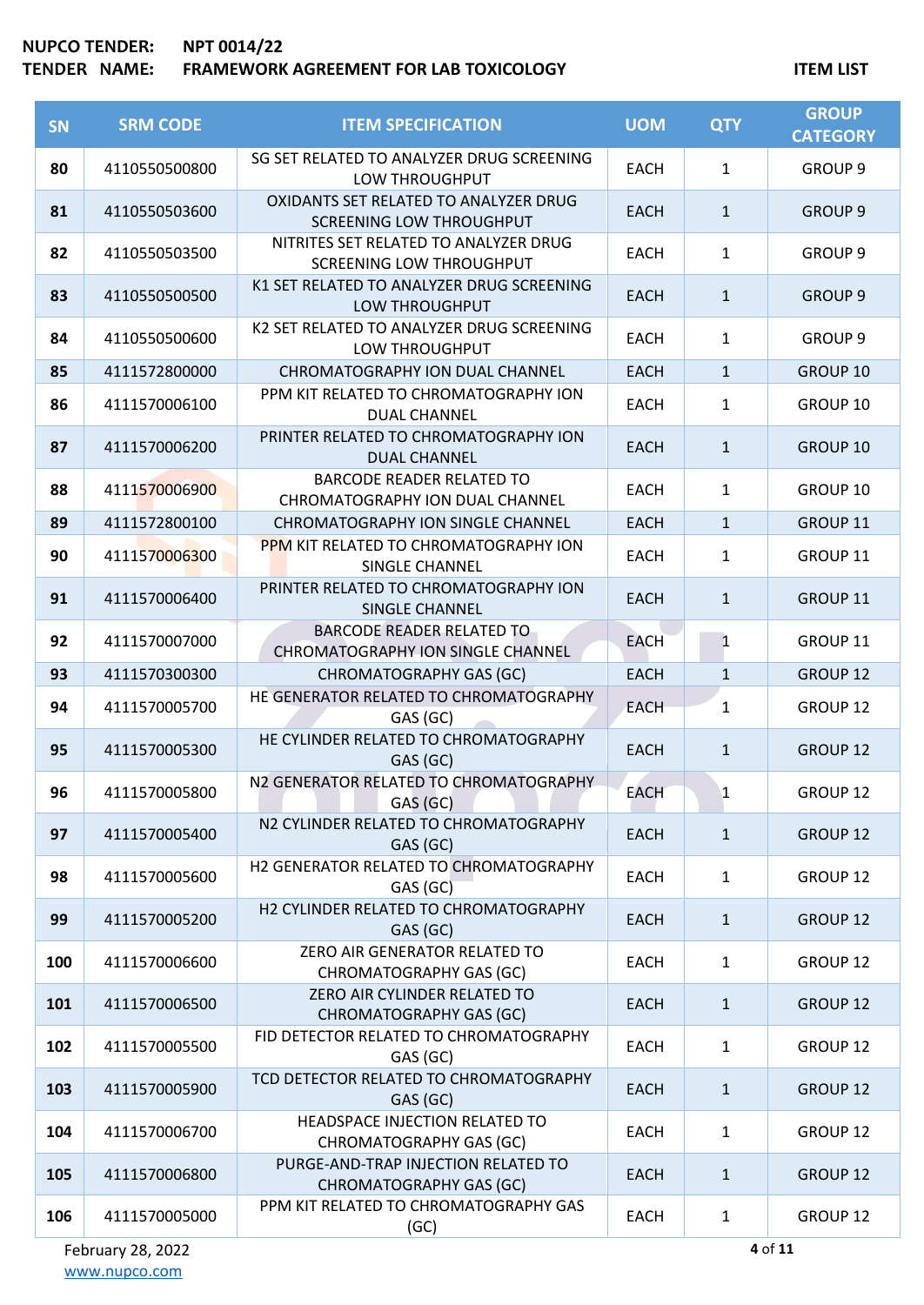| SN  | <b>SRM CODE</b> | <b>ITEM SPECIFICATION</b>                                                                                       | <b>UOM</b>  | <b>QTY</b>   | <b>GROUP</b><br><b>CATEGORY</b> |
|-----|-----------------|-----------------------------------------------------------------------------------------------------------------|-------------|--------------|---------------------------------|
| 107 | 4111570006000   | <b>BARCODE READER RELATED TO</b><br><b>CHROMATOGRAPHY GAS (GC)</b>                                              | <b>EACH</b> | $\mathbf{1}$ | <b>GROUP 12</b>                 |
| 108 | 4111570005100   | PRINTER RELATED TO CHROMATOGRAPHY GAS<br>(GC)                                                                   | <b>EACH</b> | $\mathbf{1}$ | <b>GROUP 12</b>                 |
| 109 | 4115000008900   | CHROMATOGRAPHY GAS MASS SPECTROMETRY<br>(GCMS)                                                                  | <b>EACH</b> | $\mathbf{1}$ | GROUP 13                        |
| 110 | 4111585901500   | CI SOURCE RELATED TO CHROMATOGRAPHY GAS<br>MASS SPECTROMETRY (GCMS)                                             | <b>EACH</b> | $\mathbf{1}$ | <b>GROUP 13</b>                 |
| 111 | 4111540300000   | HEADSPACE INJECTION RELATED TO<br>CHROMATOGRAPHY GAS MASS SPECTROMETRY<br>(GCMS)                                | <b>EACH</b> | $\mathbf{1}$ | <b>GROUP 13</b>                 |
| 112 | 4111585902600   | PURGE-AND-TRAP INJECTION RELATED TO<br>CHROMATOGRAPHY GAS MASS SPECTROMETRY<br>(GCMS)                           | <b>EACH</b> | $\mathbf{1}$ | <b>GROUP 13</b>                 |
| 113 | 4111585902100   | HE GENERATOR RELATED TO CHROMATOGRAPHY<br>GAS MASS SPECTROMETRY (GCMS)                                          | <b>EACH</b> | $\mathbf{1}$ | GROUP 13                        |
| 114 | 4111585901800   | HE CYLINDER RELATED TO CHROMATOGRAPHY<br><b>GAS MASS SPECTROMETRY (GCMS)</b>                                    | <b>EACH</b> | $\mathbf{1}$ | GROUP 13                        |
| 115 | 4111585902200   | N2 GENERATOR RELATED TO CHROMATOGRAPHY<br>GAS MASS SPECTROMETRY (GCMS)                                          | <b>EACH</b> | $\mathbf{1}$ | GROUP 13                        |
| 116 | 4111585901900   | N2 CYLINDER RELATED TO CHROMATOGRAPHY<br>GAS MASS SPECTROMETRY (GCMS)                                           | <b>EACH</b> | $\mathbf{1}$ | GROUP 13                        |
| 117 | 4111585902000   | H2 GENERATOR RELATED TO CHROMATOGRAPHY<br><b>GAS MASS SPECTROMETRY (GCMS)</b>                                   | <b>EACH</b> | $\mathbf{1}$ | GROUP 13                        |
| 118 | 4111585901700   | H2 CYLINDER RELATED TO CHROMATOGRAPHY<br><b>GAS MASS SPECTROMETRY (GCMS)</b>                                    | <b>EACH</b> | $\mathbf{1}$ | GROUP 13                        |
| 119 | 4111585901100   | PPM KIT RELATED TO CHROMATOGRAPHY GAS<br><b>MASS SPECTROMETRY (GCMS)</b>                                        | <b>EACH</b> | $\mathbf{1}$ | GROUP 13                        |
| 120 | 4111585902300   | <b>BARCODE READER RELATED TO</b><br>CHROMATOGRAPHY GAS MASS SPECTROMETRY<br>(GCMS)                              | <b>EACH</b> | $\mathbf{1}$ | GROUP 13                        |
| 121 | 4111585901200   | PRINTER RELATED TO CHROMATOGRAPHY GAS<br><b>MASS SPECTROMETRY (GCMS)</b>                                        | <b>EACH</b> | $\mathbf{1}$ | GROUP 13                        |
| 122 | 4111585902400   | <b>CHROMATOGRAPHY GAS MASS SPECTROMETRY</b><br>HIGH RESOLUTION (GCMS HR)                                        | EACH        | $\mathbf{1}$ | GROUP 14                        |
| 123 | 4111585902900   | CI SOURCE RELATED TO CHROMATOGRAPHY GAS<br>MASS SPECTROMETRY HIGH RESOLUTION (GCMS<br>HR)                       | <b>EACH</b> | $\mathbf{1}$ | <b>GROUP 14</b>                 |
| 124 | 4111585905700   | HEADSPACE INJECTION RELATED TO<br>CHROMATOGRAPHY GAS MASS SPECTROMETRY<br>HIGH RESOLUTION (GCMS HR)             | <b>EACH</b> | 1            | GROUP 14                        |
| 125 | 4111585906100   | PURGE-AND-TRAP INJECTION RELATED TO<br>CHROMATOGRAPHY GAS MASS SPECTROMETRY<br><b>HIGH RESOLUTION (GCMS HR)</b> | <b>EACH</b> | $\mathbf{1}$ | <b>GROUP 14</b>                 |
| 126 | 4111585903800   | HE GENERATOR RELATED TO CHROMATOGRAPHY<br>GAS MASS SPECTROMETRY HIGH RESOLUTION<br>(GCMS HR)                    | <b>EACH</b> | 1            | GROUP 14                        |
| 127 | 4111585903500   | HE CYLINDER RELATED TO CHROMATOGRAPHY<br>GAS MASS SPECTROMETRY HIGH RESOLUTION<br>(GCMS HR)                     | <b>EACH</b> | $\mathbf{1}$ | <b>GROUP 14</b>                 |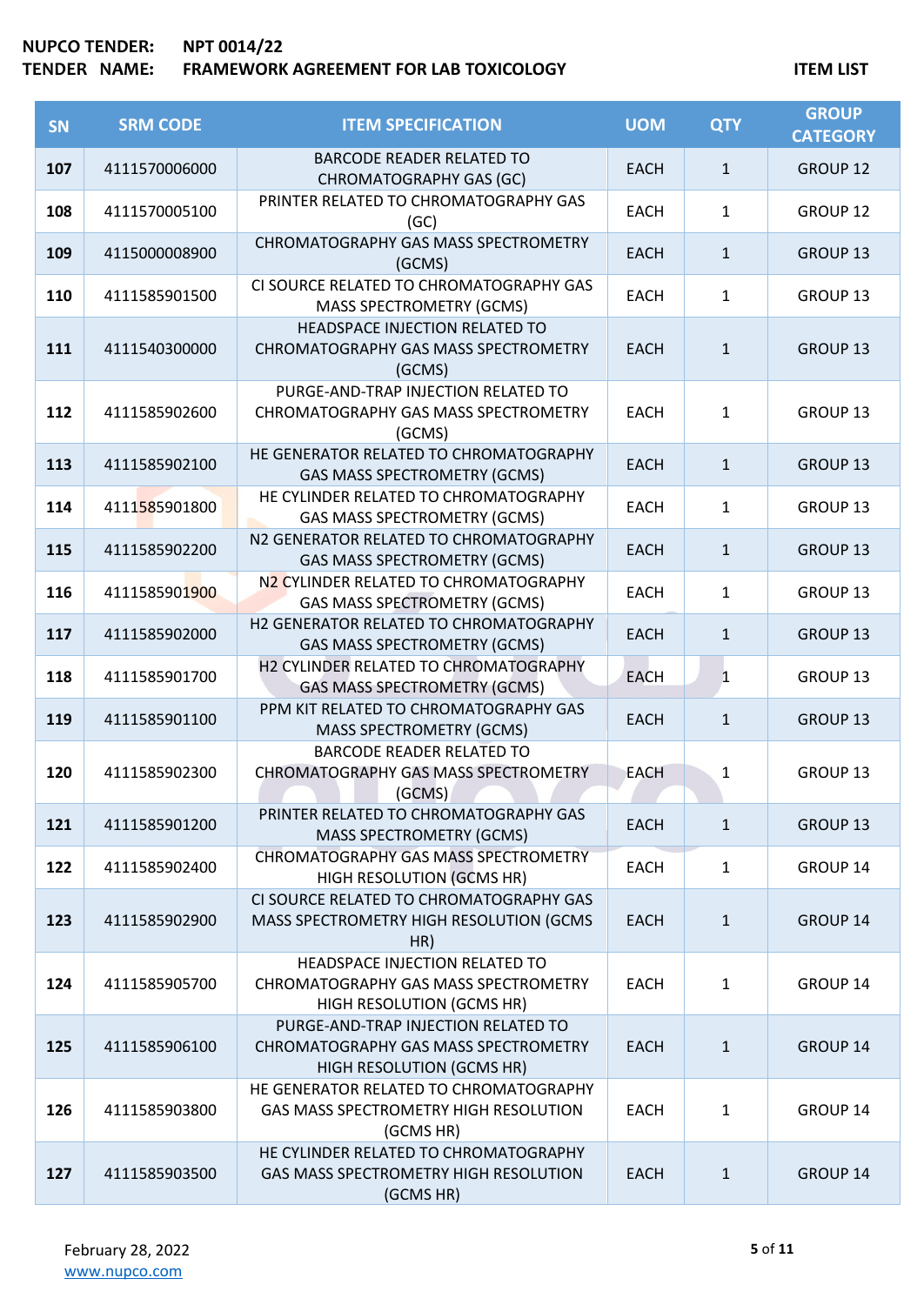| <b>SN</b> | <b>SRM CODE</b> | <b>ITEM SPECIFICATION</b>                                                                                        | <b>UOM</b>  | <b>QTY</b>   | <b>GROUP</b><br><b>CATEGORY</b> |
|-----------|-----------------|------------------------------------------------------------------------------------------------------------------|-------------|--------------|---------------------------------|
| 128       | 4111585903900   | N2 GENERATOR RELATED TO CHROMATOGRAPHY<br>GAS MASS SPECTROMETRY HIGH RESOLUTION<br>(GCMS HR)                     | <b>EACH</b> | $\mathbf{1}$ | GROUP 14                        |
| 129       | 4111585900700   | N2 CYLINDER RELATED TO CHROMATOGRAPHY<br>GAS MASS SPECTROMETRY HIGH RESOLUTION<br>(GCMS HR)                      | <b>EACH</b> | $\mathbf{1}$ | GROUP 14                        |
| 130       | 4111585903700   | H2 GENERATOR RELATED TO CHROMATOGRAPHY<br>GAS MASS SPECTROMETRY HIGH RESOLUTION<br>(GCMS HR)                     | <b>EACH</b> | $\mathbf{1}$ | GROUP 14                        |
| 131       | 4111585903400   | H2 CYLINDER RELATED TO CHROMATOGRAPHY<br>GAS MASS SPECTROMETRY HIGH RESOLUTION<br>(GCMS HR)                      | <b>EACH</b> | $\mathbf{1}$ | <b>GROUP 14</b>                 |
| 132       | 4111585902700   | PPM KIT RELATED TO CHROMATOGRAPHY GAS<br>MASS SPECTROMETRY HIGH RESOLUTION (GCMS<br>HR)                          | <b>EACH</b> | $\mathbf{1}$ | GROUP 14                        |
| 133       | 4111585904600   | <b>BARCODE READER RELATED TO</b><br>CHROMATOGRAPHY GAS MASS SPECTROMETRY<br>HIGH RESOLUTION (GCMS HR)            | <b>EACH</b> | $\mathbf{1}$ | <b>GROUP 14</b>                 |
| 134       | 4111585902800   | <b>PRINTER RELATED TO CHROMATOGRAPHY GAS</b><br>MASS SPECTROMETRY HIGH RESOLUTION (GCMS<br>HR)                   | <b>EACH</b> | $\mathbf{1}$ | GROUP 14                        |
| 135       | 4111585905500   | <b>ION TRAP DETECTOR RELATED TO</b><br>CHROMATOGRAPHY GAS MASS SPECTROMETRY<br>HIGH RESOLUTION (GCMS HR)         | <b>EACH</b> | $\mathbf{1}$ | <b>GROUP 14</b>                 |
| 136       | 4111585904200   | <b>QTOF DETECTOR RELATED TO CHROMATOGRAPHY</b><br>GAS MASS SPECTROMETRY HIGH RESOLUTION<br>(GCMS HR)             | <b>EACH</b> | $\mathbf{1}$ | GROUP 14                        |
| 137       | 4111585906000   | MAGNETIC SECTOR DETECTOR RELATED TO<br>CHROMATOGRAPHY GAS MASS SPECTROMETRY<br>HIGH RESOLUTION (GCMS HR)         | <b>EACH</b> | $\mathbf{1}$ | <b>GROUP 14</b>                 |
| 138       | 4111571000700   | CHROMATOGRAPHY GAS MASS SPECTROMETRY<br><b>MASS SPECTROMETRY (GCMSMS)</b>                                        | <b>EACH</b> | 1            | GROUP 15                        |
| 139       | 4111585903600   | CI SOURCE RELATED TO CHROMATOGRAPHY GAS<br><b>MASS SPECTROMETRY MASS SPECTROMETRY</b><br>(GCMSMS)                | <b>EACH</b> | $\mathbf{1}$ | <b>GROUP 15</b>                 |
| 140       | 4111585905900   | HEADSPACE INJECTION RELATED TO<br>CHROMATOGRAPHY GAS MASS SPECTROMETRY<br><b>MASS SPECTROMETRY (GCMSMS)</b>      | <b>EACH</b> | 1            | <b>GROUP 15</b>                 |
| 141       | 4111585906200   | PURGE-AND-TRAP INJECTION RELATED TO<br>CHROMATOGRAPHY GAS MASS SPECTROMETRY<br><b>MASS SPECTROMETRY (GCMSMS)</b> | <b>EACH</b> | $\mathbf{1}$ | <b>GROUP 15</b>                 |
| 142       | 4111585904900   | HE GENERATOR RELATED TO CHROMATOGRAPHY<br>GAS MASS SPECTROMETRY MASS SPECTROMETRY<br>(GCMSMS)                    | <b>EACH</b> | $\mathbf{1}$ | <b>GROUP 15</b>                 |
| 143       | 4111585904400   | HE CYLINDER RELATED TO CHROMATOGRAPHY<br>GAS MASS SPECTROMETRY MASS SPECTROMETRY<br>(GCMSMS)                     | <b>EACH</b> | $\mathbf{1}$ | <b>GROUP 15</b>                 |
| 144       | 4111585905000   | N2 GENERATOR RELATED TO CHROMATOGRAPHY<br>GAS MASS SPECTROMETRY MASS SPECTROMETRY<br>(GCMSMS)                    | <b>EACH</b> | 1            | GROUP 15                        |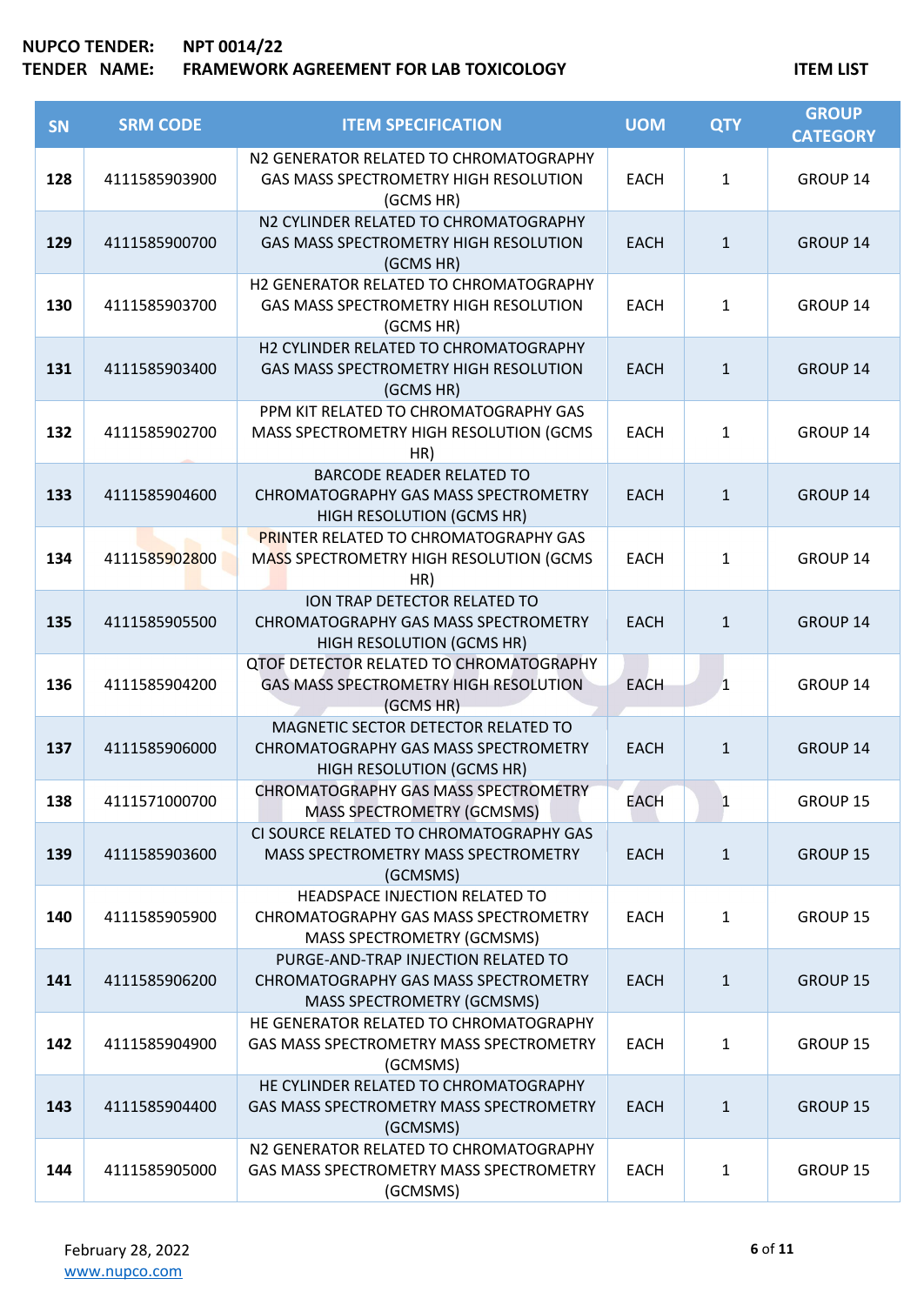| <b>SN</b> | <b>SRM CODE</b> | <b>ITEM SPECIFICATION</b>                                                                              | <b>UOM</b>  | <b>QTY</b>   | <b>GROUP</b><br><b>CATEGORY</b> |
|-----------|-----------------|--------------------------------------------------------------------------------------------------------|-------------|--------------|---------------------------------|
| 145       | 4111585904500   | N2 CYLINDER RELATED TO CHROMATOGRAPHY<br>GAS MASS SPECTROMETRY MASS SPECTROMETRY<br>(GCMSMS)           | <b>EACH</b> | $\mathbf{1}$ | GROUP 15                        |
| 146       | 4111585904800   | H2 GENERATOR RELATED TO CHROMATOGRAPHY<br>GAS MASS SPECTROMETRY MASS SPECTROMETRY<br>(GCMSMS)          | <b>EACH</b> | $\mathbf{1}$ | GROUP 15                        |
| 147       | 4111585904300   | H2 CYLINDER RELATED TO CHROMATOGRAPHY<br>GAS MASS SPECTROMETRY MASS SPECTROMETRY<br>(GCMSMS)           | <b>EACH</b> | $\mathbf{1}$ | <b>GROUP 15</b>                 |
| 148       | 4111585903000   | PPM KIT RELATED TO CHROMATOGRAPHY GAS<br>MASS SPECTROMETRY MASS SPECTROMETRY<br>(GCMSMS)               | <b>EACH</b> | $\mathbf{1}$ | GROUP 15                        |
| 149       | 4111585905200   | <b>BARCODE READER RELATED TO</b><br>CHROMATOGRAPHY GAS MASS SPECTROMETRY<br>MASS SPECTROMETRY (GCMSMS) | <b>EACH</b> | $\mathbf{1}$ | <b>GROUP 15</b>                 |
| 150       | 4111585903100   | PRINTER RELATED TO CHROMATOGRAPHY GAS<br>MASS SPECTROMETRY MASS SPECTROMETRY<br>(GCMSMS)               | <b>EACH</b> | $\mathbf{1}$ | <b>GROUP 15</b>                 |
| 151       | 4111585300500   | CHROMATOGRAPHY LIQUID HIGH PERFORMANCE<br>(HPLC)                                                       | <b>EACH</b> | $\mathbf{1}$ | GROUP 16                        |
| 152       | 4111585402600   | UV DETECTOR RELATED TO CHROMATOGRAPHY<br>LIQUID HIGH PERFORMANCE (HPLC)                                | <b>EACH</b> | $\mathbf{1}$ | GROUP 16                        |
| 153       | 4111585402900   | PDA DETECTOR RELATED TO CHROMATOGRAPHY<br>LIQUID HIGH PERFORMANCE (HPLC)                               | <b>EACH</b> | $\mathbf{1}$ | GROUP 16                        |
| 154       | 4111585403000   | RID DETECTOR RELATED TO CHROMATOGRAPHY<br>LIQUID HIGH PERFORMANCE (HPLC)                               | <b>EACH</b> | $\mathbf{1}$ | GROUP 16                        |
| 155       | 4111585402700   | FLD DETECTOR RELATED TO CHROMATOGRAPHY<br>LIQUID HIGH PERFORMANCE (HPLC)                               | <b>EACH</b> | $\mathbf{1}$ | GROUP 16                        |
| 156       | 4111585402800   | N2 GENERATOR RELATED TO CHROMATOGRAPHY<br>LIQUID HIGH PERFORMANCE (HPLC)                               | <b>EACH</b> | $\mathbf{1}$ | GROUP 16                        |
| 157       | 4111585402500   | N2 CYLINDER RELATED TO CHROMATOGRAPHY<br>LIQUID HIGH PERFORMANCE (HPLC)                                | <b>EACH</b> | $\mathbf{1}$ | <b>GROUP 16</b>                 |
| 158       | 4111585402100   | PPM KIT RELATED TO CHROMATOGRAPHY LIQUID<br>HIGH PERFORMANCE (HPLC)                                    | <b>EACH</b> | $\mathbf{1}$ | GROUP 16                        |
| 159       | 4111585403400   | <b>BARCODE READER RELATED TO</b><br>CHROMATOGRAPHY LIQUID HIGH PERFORMANCE<br>(HPLC)                   | <b>EACH</b> | $\mathbf{1}$ | GROUP 16                        |
| 160       | 4111585402200   | PRINTER RELATED TO CHROMATOGRAPHY LIQUID<br>HIGH PERFORMANCE (HPLC)                                    | <b>EACH</b> | $\mathbf{1}$ | GROUP 16                        |
| 161       | 4111585404400   | AMINO ACIDS SET RELATED TO<br>CHROMATOGRAPHY LIQUID HIGH PERFORMANCE<br>(HPLC)                         | <b>EACH</b> | $\mathbf{1}$ | GROUP 16                        |
| 162       | 4111585404500   | <b>GLUTATHIONE SET RELATED TO</b><br>CHROMATOGRAPHY LIQUID HIGH PERFORMANCE<br>(HPLC)                  | <b>EACH</b> | $\mathbf{1}$ | GROUP 16                        |
| 163       | 4111585404700   | HOMOCYSTEINE SET RELATED TO<br>CHROMATOGRAPHY LIQUID HIGH PERFORMANCE<br>(HPLC)                        | <b>EACH</b> | $\mathbf{1}$ | GROUP 16                        |
| 164       | 4111585403500   | PORPHYRINS SET RELATED TO CHROMATOGRAPHY<br>LIQUID HIGH PERFORMANCE (HPLC)                             | EACH        | $\mathbf{1}$ | GROUP 16                        |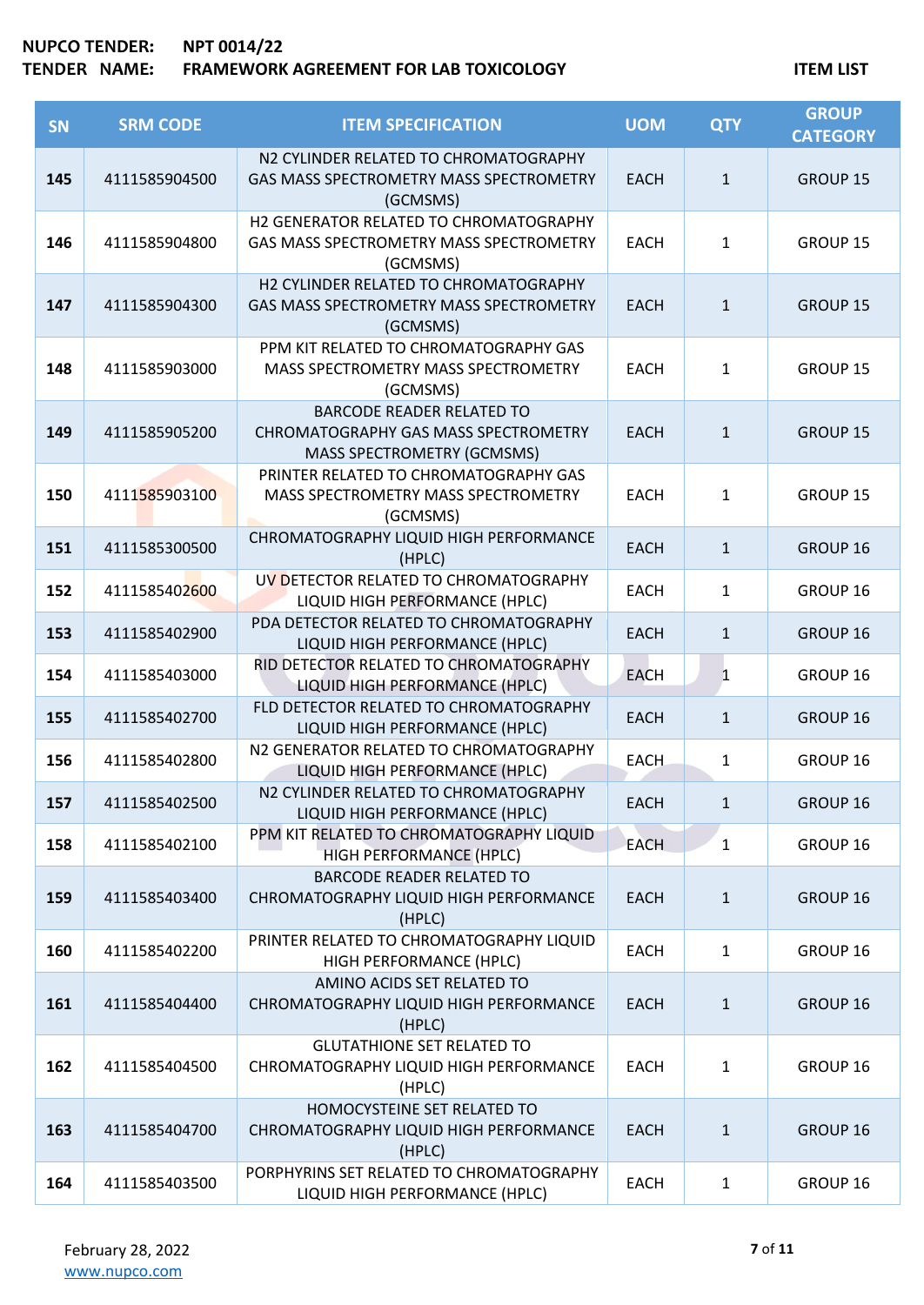| <b>SN</b> | <b>SRM CODE</b> | <b>ITEM SPECIFICATION</b>                                                                    | <b>UOM</b>  | <b>QTY</b>   | <b>GROUP</b><br><b>CATEGORY</b> |
|-----------|-----------------|----------------------------------------------------------------------------------------------|-------------|--------------|---------------------------------|
| 165       | 4111585404900   | PHENYLALANINE SET RELATED TO<br>CHROMATOGRAPHY LIQUID HIGH PERFORMANCE<br>(HPLC)             | <b>EACH</b> | $\mathbf{1}$ | GROUP 16                        |
| 166       | 4111585405100   | UBIQUINONE / COENZYME Q10 SET RELATED TO<br>CHROMATOGRAPHY LIQUID HIGH PERFORMANCE<br>(HPLC) | <b>EACH</b> | 1            | GROUP 16                        |
| 167       | 4111585404600   | VITAMIN A/E SET RELATED TO<br>CHROMATOGRAPHY LIQUID HIGH PERFORMANCE<br>(HPLC)               | <b>EACH</b> | $\mathbf{1}$ | GROUP 16                        |
| 168       | 4111585403600   | VITAMIN B1 SET RELATED TO CHROMATOGRAPHY<br>LIQUID HIGH PERFORMANCE (HPLC)                   | <b>EACH</b> | 1            | GROUP 16                        |
| 169       | 4111585403700   | VITAMIN B2 SET RELATED TO CHROMATOGRAPHY<br>LIQUID HIGH PERFORMANCE (HPLC)                   | <b>EACH</b> | $\mathbf{1}$ | GROUP 16                        |
| 170       | 4111585403800   | VITAMIN B6 SET RELATED TO CHROMATOGRAPHY<br>LIQUID HIGH PERFORMANCE (HPLC)                   | <b>EACH</b> | $\mathbf{1}$ | GROUP 16                        |
| 171       | 4111585403100   | VITAMIN C SET RELATED TO CHROMATOGRAPHY<br>LIQUID HIGH PERFORMANCE (HPLC)                    | <b>EACH</b> | $\mathbf{1}$ | GROUP 16                        |
| 172       | 4111585405000   | 25-OH VITAMIN D3 SET RELATED TO<br><b>CHROMATOGRAPHY LIQUID HIGH PERFORMANCE</b><br>(HPLC)   | <b>EACH</b> | $\mathbf{1}$ | GROUP 16                        |
| 173       | 4111585403900   | VITAMIN K1 SET RELATED TO CHROMATOGRAPHY<br>LIQUID HIGH PERFORMANCE (HPLC)                   | <b>EACH</b> | $\mathbf{1}$ | GROUP 16                        |
| 174       | 4111585300600   | CHROMATOGRAPHY LIQUID ULTRA<br>PERFORMANCE (UPLC)                                            | <b>EACH</b> | 1            | GROUP 17                        |
| 175       | 4111585403300   | UV DETECTOR RELATED TO CHROMATOGRAPHY<br>LIQUID ULTRA PERFORMANCE (UPLC)                     | <b>EACH</b> | $\mathbf{1}$ | GROUP 17                        |
| 176       | 4111585404200   | PDA DETECTOR RELATED TO CHROMATOGRAPHY<br>LIQUID ULTRA PERFORMANCE (UPLC)                    | <b>EACH</b> | 1            | GROUP 17                        |
| 177       | 4111585404300   | RID DETECTOR RELATED TO CHROMATOGRAPHY<br>LIQUID ULTRA PERFORMANCE (UPLC)                    | <b>EACH</b> | $\mathbf{1}$ | GROUP 17                        |
| 178       | 4111585404000   | FLD DETECTOR RELATED TO CHROMATOGRAPHY<br>LIQUID ULTRA PERFORMANCE (UPLC)                    | <b>EACH</b> | $\mathbf{1}$ | GROUP 17                        |
| 179       | 4111585404100   | N2 GENERATOR RELATED TO CHROMATOGRAPHY<br>LIQUID ULTRA PERFORMANCE (UPLC)                    | <b>EACH</b> | $\mathbf{1}$ | GROUP 17                        |
| 180       | 4111585403200   | N2 CYLINDER RELATED TO CHROMATOGRAPHY<br>LIQUID ULTRA PERFORMANCE (UPLC)                     | <b>EACH</b> | 1            | GROUP 17                        |
| 181       | 4111585402300   | PPM KIT RELATED TO CHROMATOGRAPHY LIQUID<br>ULTRA PERFORMANCE (UPLC)                         | <b>EACH</b> | $\mathbf{1}$ | GROUP 17                        |
| 182       | 4111585404800   | <b>BARCODE READER RELATED TO</b><br>CHROMATOGRAPHY LIQUID ULTRA<br>PERFORMANCE (UPLC)        | <b>EACH</b> | 1            | GROUP 17                        |
| 183       | 4111585402400   | PRINTER RELATED TO CHROMATOGRAPHY LIQUID<br>ULTRA PERFORMANCE (UPLC)                         | <b>EACH</b> | $\mathbf{1}$ | GROUP 17                        |
| 184       | 4111585900800   | CHROMATOGRAPHY LIQUID MASS<br><b>SPECTROMETRY (LCMS)</b>                                     | <b>EACH</b> | 1            | GROUP 18                        |
| 185       | 4111585901400   | N2 GENERATOR RELATED TO CHROMATOGRAPHY<br>LIQUID MASS SPECTROMETRY (LCMS)                    | <b>EACH</b> | $\mathbf{1}$ | <b>GROUP 18</b>                 |
| 186       | 4111585901300   | N2 CYLINDER RELATED TO CHROMATOGRAPHY<br>LIQUID MASS SPECTROMETRY (LCMS)                     | <b>EACH</b> | $\mathbf{1}$ | GROUP 18                        |
| 187       | 4111585900900   | PPM KIT RELATED TO CHROMATOGRAPHY LIQUID<br><b>MASS SPECTROMETRY (LCMS)</b>                  | <b>EACH</b> | $\mathbf{1}$ | GROUP 18                        |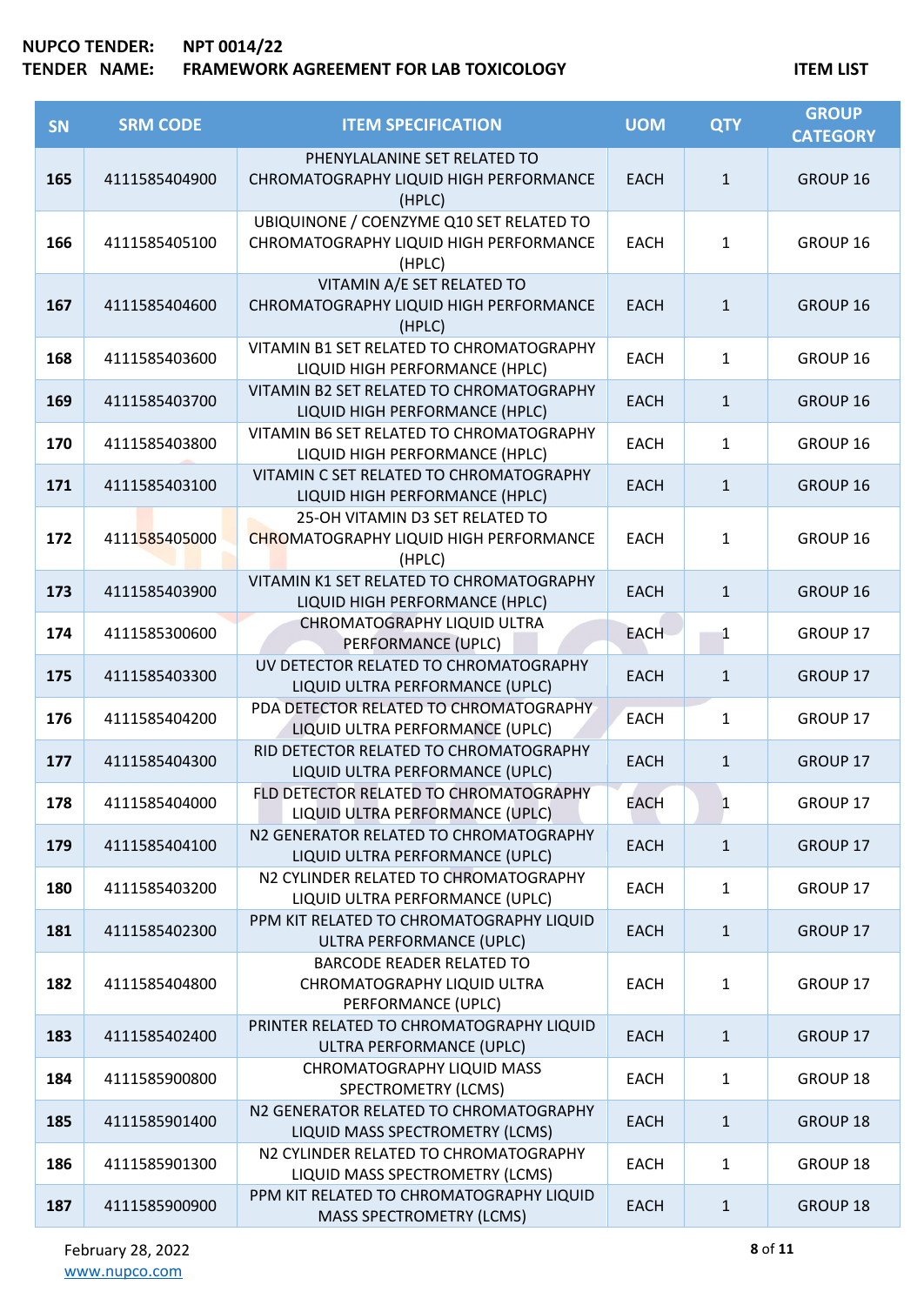| <b>SN</b> | <b>SRM CODE</b> | <b>ITEM SPECIFICATION</b>                                                                                        | <b>UOM</b>  | <b>QTY</b>   | <b>GROUP</b><br><b>CATEGORY</b> |
|-----------|-----------------|------------------------------------------------------------------------------------------------------------------|-------------|--------------|---------------------------------|
| 188       | 4111585901600   | <b>BARCODE READER RELATED TO</b><br>CHROMATOGRAPHY LIQUID MASS<br><b>SPECTROMETRY (LCMS)</b>                     | <b>EACH</b> | $\mathbf{1}$ | GROUP 18                        |
| 189       | 4111585901000   | PRINTER RELATED TO CHROMATOGRAPHY LIQUID<br><b>MASS SPECTROMETRY (LCMS)</b>                                      | <b>EACH</b> | $\mathbf{1}$ | GROUP 18                        |
| 190       | 4111585300300   | <b>CHROMATOGRAPHY LIQUID MASS</b><br>SPECTROMETRY MASS SPECTROMETRY (LCMSMS)                                     | <b>EACH</b> | 1            | GROUP 19                        |
| 191       | 4111585905600   | N2 GENERATOR RELATED TO CHROMATOGRAPHY<br>LIQUID MASS SPECTROMETRY MASS<br>SPECTROMETRY (LCMSMS)                 | <b>EACH</b> | $\mathbf{1}$ | GROUP 19                        |
| 192       | 4111585905300   | N2 CYLINDER RELATED TO CHROMATOGRAPHY<br>LIQUID MASS SPECTROMETRY MASS<br>SPECTROMETRY (LCMSMS)                  | <b>EACH</b> | 1            | GROUP 19                        |
| 193       | 4111585904000   | PPM KIT RELATED TO CHROMATOGRAPHY LIQUID<br>MASS SPECTROMETRY MASS SPECTROMETRY<br>(LCMSMS)                      | <b>EACH</b> | $\mathbf{1}$ | GROUP 19                        |
| 194       | 4111585905800   | <b>BARCODE READER RELATED TO</b><br><b>CHROMATOGRAPHY LIQUID MASS</b><br>SPECTROMETRY MASS SPECTROMETRY (LCMSMS) | <b>EACH</b> | $\mathbf{1}$ | GROUP 19                        |
| 195       | 4111585904100   | PRINTER RELATED TO CHROMATOGRAPHY LIQUID<br>MASS SPECTROMETRY MASS SPECTROMETRY<br>(LCMSMS)                      | <b>EACH</b> | $\mathbf{1}$ | GROUP 19                        |
| 196       | 4111585902500   | <b>CHROMATOGRAPHY LIQUID MASS</b><br>SPECTROMETRY HIGH RESOLUTION (LCMS HR)                                      | <b>EACH</b> | 1            | GROUP 20                        |
| 197       | 4111585905100   | N2 GENERATOR RELATED TO CHROMATOGRAPHY<br>LIQUID MASS SPECTROMETRY HIGH RESOLUTION<br>(LCMS HR)                  | <b>EACH</b> | $\mathbf{1}$ | <b>GROUP 20</b>                 |
| 198       | 4111585904700   | N2 CYLINDER RELATED TO CHROMATOGRAPHY<br>LIQUID MASS SPECTROMETRY HIGH RESOLUTION<br>(LCMS HR)                   | <b>EACH</b> | 1            | GROUP <sub>20</sub>             |
| 199       | 4111585903200   | PPM KIT RELATED TO CHROMATOGRAPHY LIQUID<br>MASS SPECTROMETRY HIGH RESOLUTION (LCMS<br>HR)                       | <b>EACH</b> | $\mathbf{1}$ | <b>GROUP 20</b>                 |
| 200       | 4111585905400   | <b>BARCODE READER RELATED TO</b><br><b>CHROMATOGRAPHY LIQUID MASS</b><br>SPECTROMETRY HIGH RESOLUTION (LCMS HR)  | <b>EACH</b> | 1            | GROUP 20                        |
| 201       | 4111585903300   | PRINTER RELATED TO CHROMATOGRAPHY LIQUID<br>MASS SPECTROMETRY HIGH RESOLUTION (LCMS<br>HR)                       | <b>EACH</b> | $\mathbf{1}$ | <b>GROUP 20</b>                 |
| 202       | 4115162700300   | SPECTROMETRY INDUCTIVELY COUPLED PLASMA<br>OPTICAL EMISSION (ICP OES)                                            | <b>EACH</b> | 1            | GROUP 21                        |
| 203       | 4115162700900   | AUTOSAMPLER RELATED TO SPECTROMETRY<br>INDUCTIVELY COUPLED PLASMA OPTICAL<br><b>EMISSION (ICP OES)</b>           | <b>EACH</b> | $\mathbf{1}$ | GROUP <sub>21</sub>             |
| 204       | 4115162700700   | PPM KIT RELATED TO SPECTROMETRY<br>INDUCTIVELY COUPLED PLASMA OPTICAL<br><b>EMISSION (ICP OES)</b>               | <b>EACH</b> | $\mathbf{1}$ | GROUP 21                        |
| 205       | 4115162700800   | PRINTER RELATED TO SPECTROMETRY<br>INDUCTIVELY COUPLED PLASMA OPTICAL<br><b>EMISSION (ICP OES)</b>               | <b>EACH</b> | $\mathbf{1}$ | <b>GROUP 21</b>                 |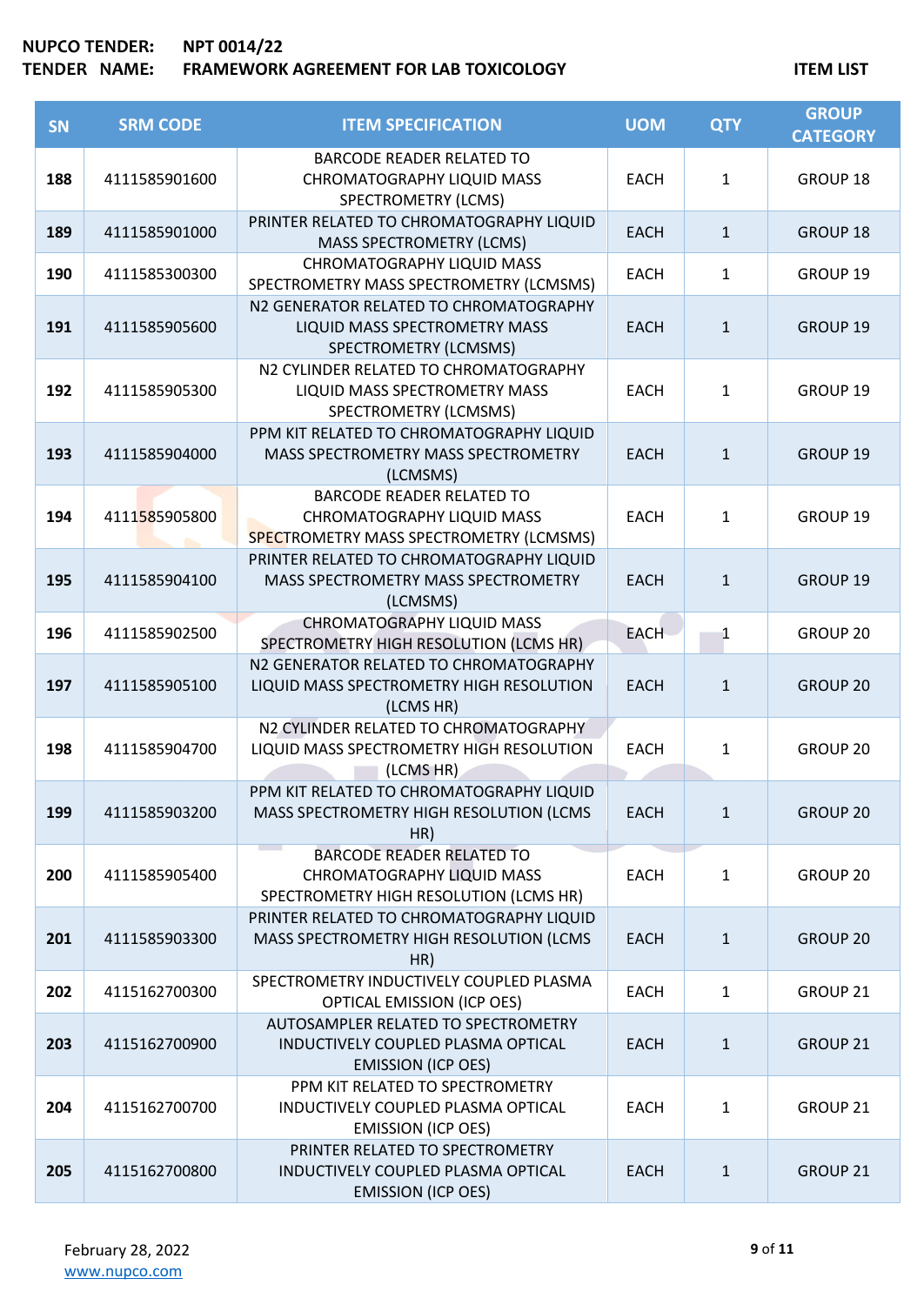# **NUPCO TENDER: NPT 0014/22 TENDER NAME: FRAMEWORK AGREEMENT FOR LAB TOXICOLOGY ITEM LIST**

| <b>SN</b> | <b>SRM CODE</b> | <b>ITEM SPECIFICATION</b>                                                            | <b>UOM</b>  | <b>QTY</b>   | <b>GROUP</b><br><b>CATEGORY</b> |
|-----------|-----------------|--------------------------------------------------------------------------------------|-------------|--------------|---------------------------------|
|           |                 | BARCODE READER RELATED TO SPECTROMETRY                                               |             |              |                                 |
| 206       | 4115162701000   | INDUCTIVELY COUPLED PLASMA OPTICAL                                                   | <b>EACH</b> | $\mathbf{1}$ | GROUP 21                        |
|           |                 | <b>EMISSION (ICP OES)</b>                                                            |             |              |                                 |
|           |                 | SPECTROMETRY MASS INDUCTIVELY COUPLED                                                |             |              |                                 |
| 207       | 4115000028900   | PLASMA (ICPMS)                                                                       | <b>EACH</b> | $\mathbf{1}$ | <b>GROUP 22</b>                 |
|           |                 | AUTOSAMPLER RELATED TO SPECTROMETRY                                                  |             |              |                                 |
| 208       | 4115000015700   | MASS INDUCTIVELY COUPLED PLASMA (ICPMS)                                              | <b>EACH</b> | $\mathbf{1}$ | GROUP <sub>22</sub>             |
| 209       | 4115162700100   | PPM KIT RELATED TO SPECTROMETRY MASS                                                 | <b>EACH</b> | $\mathbf{1}$ | <b>GROUP 22</b>                 |
|           |                 | INDUCTIVELY COUPLED PLASMA (ICPMS)                                                   |             |              |                                 |
| 210       | 4115162700200   | PRINTER RELATED TO SPECTROMETRY MASS                                                 | <b>EACH</b> | $\mathbf{1}$ | <b>GROUP 22</b>                 |
|           |                 | INDUCTIVELY COUPLED PLASMA (ICPMS)                                                   |             |              |                                 |
| 211       | 4115162700500   | BARCODE READER RELATED TO SPECTROMETRY                                               | <b>EACH</b> | $\mathbf{1}$ | <b>GROUP 22</b>                 |
|           |                 | MASS INDUCTIVELY COUPLED PLASMA (ICPMS)                                              |             |              |                                 |
| 212       | 4115162700400   | ARGON CYLINDER RELATED TO SPECTROMETRY                                               | <b>EACH</b> | $\mathbf{1}$ | <b>GROUP 22</b>                 |
|           |                 | MASS INDUCTIVELY COUPLED PLASMA (ICPMS)                                              |             |              |                                 |
| 213       | 4115162700600   | LIQUID ARGON TANK RELATED TO SPECTROMETRY<br>MASS INDUCTIVELY COUPLED PLASMA (ICPMS) | <b>EACH</b> | $\mathbf{1}$ | <b>GROUP 22</b>                 |
|           |                 | CHILLER RELATED TO SPECTROMETRY MASS                                                 |             |              |                                 |
| 214       | 4115162700000   | <b>INDUCTIVELY COUPLED PLASMA (ICPMS)</b>                                            | <b>EACH</b> | $\mathbf{1}$ | <b>GROUP 22</b>                 |
| 215       | 4111170300300   | FOURIER TRANSFORM INFRARED MICROSCOPIC                                               | <b>EACH</b> | $\mathbf{1}$ | <b>GROUP 23</b>                 |
|           |                 | ATR MODULE RELATED TO FOURIER TRANSFORM                                              |             |              |                                 |
| 216       | 4111540801000   | <b>INFRARED MICROSCOPIC</b>                                                          | <b>EACH</b> | 1            | GROUP <sub>23</sub>             |
|           |                 | AUTOMATED BEAM SPLITTER EXCHANGER                                                    |             |              |                                 |
| 217       | 4111540801400   | RELATED TO FOURIER TRANSFORM INFRARED                                                | <b>EACH</b> | $\mathbf{1}$ | GROUP <sub>23</sub>             |
|           |                 | <b>MICROSCOPIC</b>                                                                   |             |              |                                 |
| 218       | 4111540801200   | <b>HYDRAULIC PRESS RELATED TO FOURIER</b>                                            | <b>EACH</b> | $\mathbf{1}$ | GROUP <sub>23</sub>             |
|           |                 | TRANSFORM INFRARED MICROSCOPIC                                                       |             |              |                                 |
| 219       | 4111540800800   | PPM KIT RELATED TO FOURIER TRANSFORM                                                 | <b>EACH</b> | $\mathbf{1}$ | <b>GROUP 23</b>                 |
|           |                 | <b>INFRARED MICROSCOPIC</b>                                                          |             |              |                                 |
| 220       | 4111540800900   | PRINTER RELATED TO FOURIER TRANSFORM                                                 | <b>EACH</b> | $\mathbf{1}$ | GROUP <sub>23</sub>             |
|           |                 | <b>INFRARED MICROSCOPIC</b><br><b>BARCODE READER RELATED TO FOURIER</b>              |             |              |                                 |
| 221       | 4111540801100   | TRANSFORM INFRARED MICROSCOPIC                                                       | <b>EACH</b> | $\mathbf{1}$ | <b>GROUP 23</b>                 |
|           |                 | LAMP RELATED TO FOURIER TRANSFORM                                                    |             |              |                                 |
| 222       | 4111540800700   | <b>INFRARED MICROSCOPIC</b>                                                          | <b>EACH</b> | $\mathbf{1}$ | GROUP <sub>23</sub>             |
| 223       | 4111571400200   | SAMPLER AUTO DRUG OF ABUSE                                                           | <b>EACH</b> | $\mathbf{1}$ | <b>GROUP 24</b>                 |
|           |                 | PPM KIT RELATED TO SAMPLER AUTO DRUG OF                                              |             |              |                                 |
| 224       | 4111571400400   | <b>ABUSE</b>                                                                         | <b>EACH</b> | $\mathbf{1}$ | GROUP <sub>24</sub>             |
| 225       | 4111571400300   | TIPS RELATED TO SAMPLER AUTO DRUG OF ABUSE                                           | <b>EACH</b> | $\mathbf{1}$ | <b>GROUP 24</b>                 |
| 226       | 4111571400500   | TUBE RACK RELATED TO SAMPLER AUTO DRUG OF                                            | <b>EACH</b> | $\mathbf{1}$ | GROUP 24                        |
|           |                 | <b>ABUSE</b>                                                                         |             |              |                                 |
| 227       | 4111571400600   | BARCODE READER RELATED TO SAMPLER AUTO                                               | <b>EACH</b> | $\mathbf{1}$ | <b>GROUP 24</b>                 |
|           |                 | <b>DRUG OF ABUSE</b>                                                                 |             |              |                                 |
| 228       | 4110401900000   | POSITIVE PRESSURE MANIFOLD                                                           | <b>EACH</b> | $\mathbf{1}$ | GROUP 25                        |
| 229       | 4110401900300   | PPM KIT RELATED TO POSITIVE PRESSURE                                                 | <b>EACH</b> | $\mathbf{1}$ | <b>GROUP 25</b>                 |
|           |                 | <b>MANIFOLD</b>                                                                      |             |              |                                 |
| 230       | 4110401900100   | PUMP RELATED TO POSITIVE PRESSURE                                                    | <b>EACH</b> | 1            | GROUP <sub>25</sub>             |
|           |                 | <b>MANIFOLD</b><br>PRESSURE REGULATOR RELATED TO POSITIVE                            |             |              |                                 |
| 231       | 4110401900400   | PRESSURE MANIFOLD                                                                    | <b>EACH</b> | $\mathbf{1}$ | <b>GROUP 25</b>                 |
|           |                 |                                                                                      |             |              |                                 |